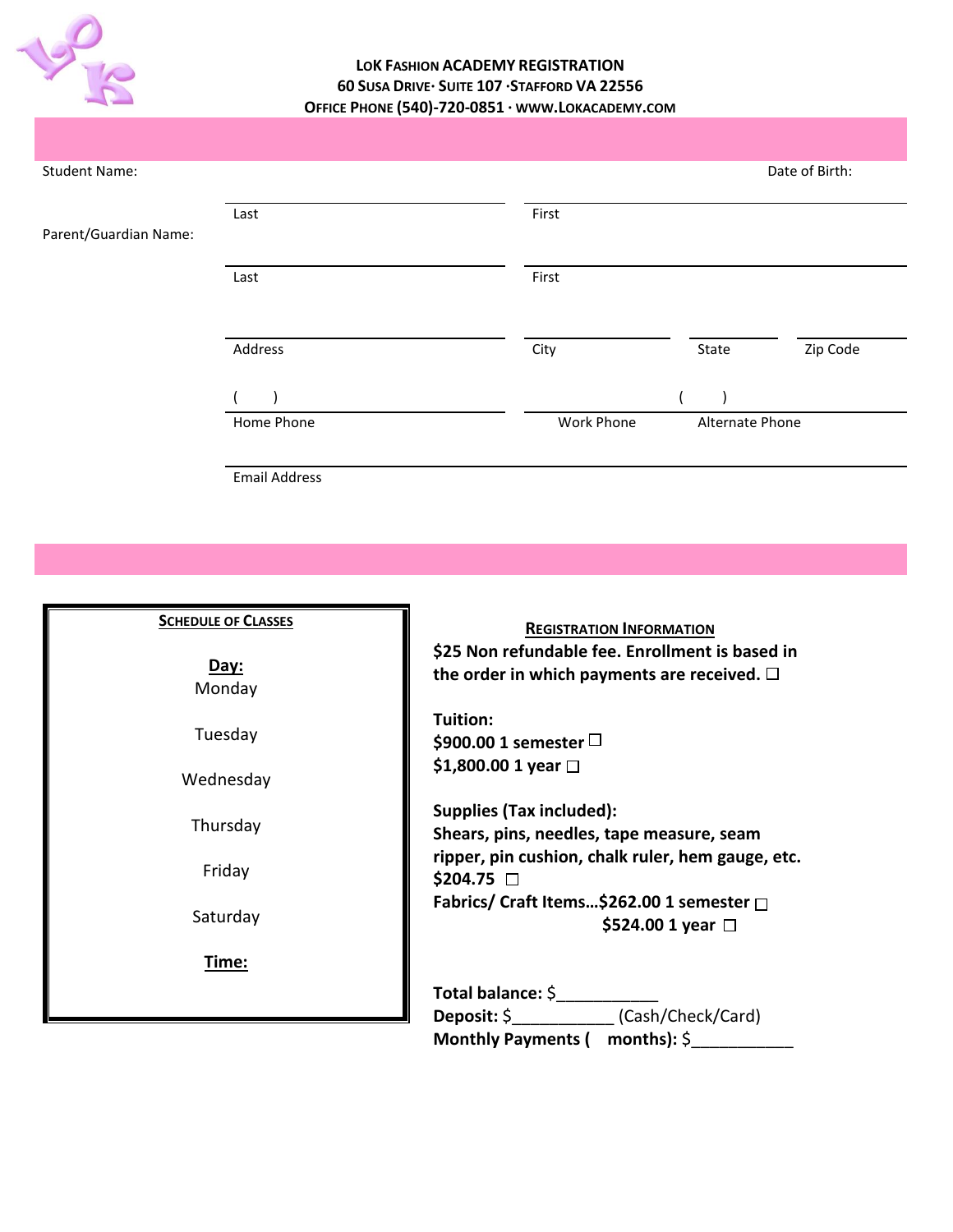

## **LOK FASHION ACADEMY REGISTRATION 60 SUSA DRIVE· SUITE 107 ·STAFFORD VA 22556 OFFICE PHONE (540)-720-0851 · WWW.LOKACADEMY.COM**

### **EMERGENCY CONTACT INFORMATION**

| Childs Name<br>Parent/Guardian Name     |            |                 | Date of Birth                       |                      |          |
|-----------------------------------------|------------|-----------------|-------------------------------------|----------------------|----------|
|                                         |            |                 | Parent/Guardian Name                |                      |          |
|                                         | $\lambda$  |                 | (<br>$\lambda$                      | $\lambda$            |          |
| Home Phone                              | Work Phone |                 | Home Phone                          | Work Phone           |          |
| Address                                 |            |                 | Address                             |                      |          |
| City                                    | State      | Zip Code        | City                                | State                | Zip Code |
|                                         |            |                 | <b>ALTERNATE EMERGENCY CONTACTS</b> |                      |          |
| <b>Primary Emergency Contact</b>        |            |                 | Secondary Emergency Contact         |                      |          |
| $\lambda$                               | $($ $)$    |                 | $\lambda$                           | $($ )                |          |
| Home Phone                              | Work Phone |                 | Home Phone                          | <b>Work Phone</b>    |          |
| Address                                 |            |                 | Address                             |                      |          |
| City                                    | State      | Zip Code        | City                                | State                | Zip Code |
|                                         |            |                 | <b>MEDICAL INFORMATION</b>          |                      |          |
| Hospital/Clinic Preference              |            | Physicians Name |                                     |                      |          |
| <b>Insurance Company</b>                |            |                 | Phone Number                        | <b>Policy Number</b> |          |
| Allergies/Special Health Considerations |            |                 |                                     |                      |          |

*be performed or prescribed by the attending physician and/or paramedics for my child and waive my right to informed consent of treatment. This waiver applies only in the event that neither parent/guardian can be reached in the case of an emergency.*

Date